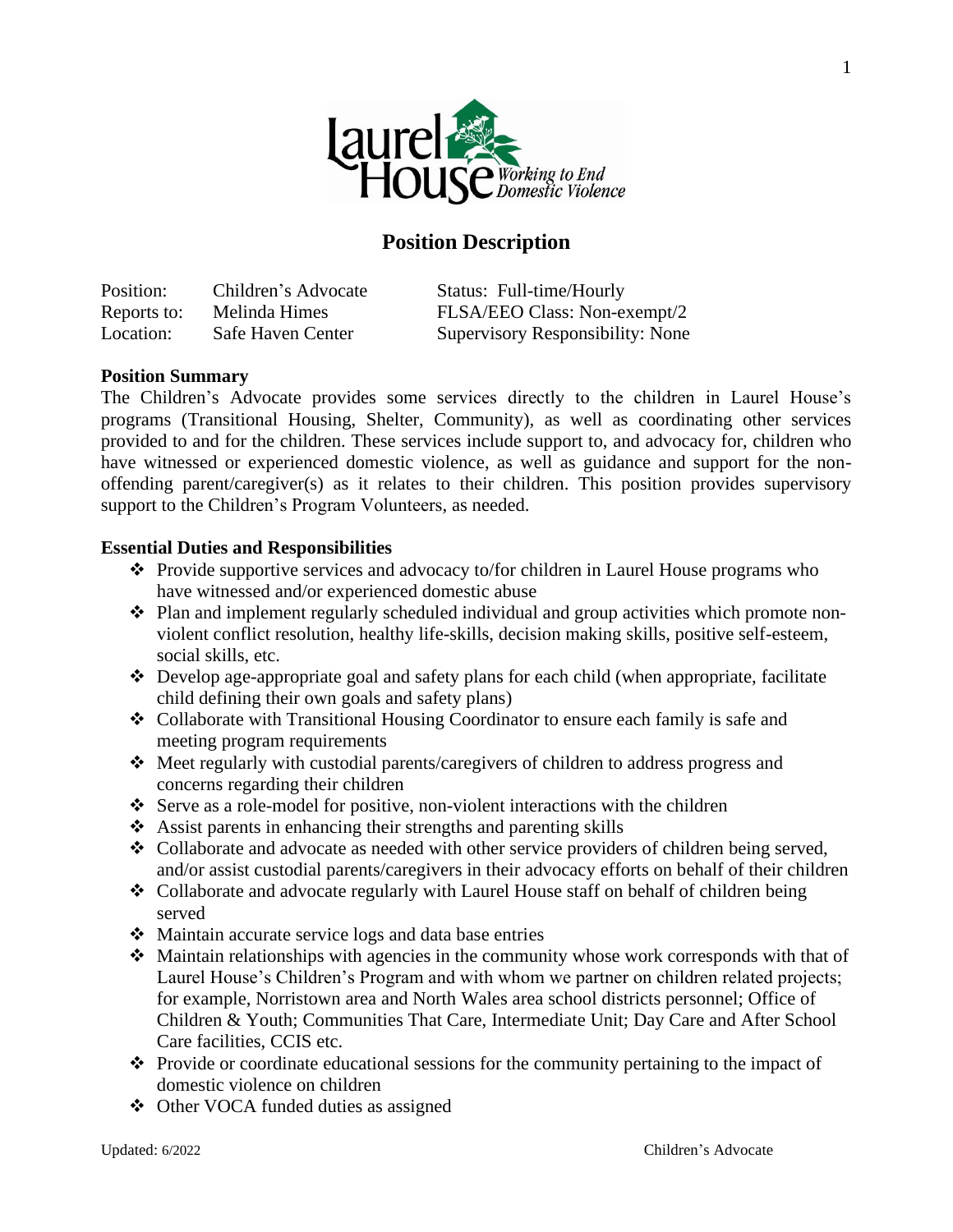### **Qualifications**

- Must have demonstrated ability to serve in a leadership/supervisory role
- Proven track record of working with at-risk children and their parents
- Knowledge of children's developmental stages and ability to recognize areas of concern
- Ability to defuse, deescalate, and respond appropriately in a crisis
- Ability to work with individuals of diverse cultural background and beliefs and marginalized populations
- Proficient in Microsoft Office Suite
- Ability to function independently and in a team environment
- Bachelor's degree in related field, or equivalent experience
- Highly motivated with a passion for the mission of Laurel House
- Valid Driver's License and auto insurance

\_\_\_\_\_\_\_\_\_\_\_\_\_\_\_\_\_\_\_\_\_\_\_\_\_\_\_\_\_\_\_\_\_\_\_\_\_\_\_\_

\_\_\_\_\_\_\_\_\_\_\_\_\_\_\_\_\_\_\_\_\_\_\_\_\_\_\_\_\_\_\_\_\_\_\_\_\_\_\_\_

• Ability to travel

Employee signature below constitutes employee's understanding of the requirements, essential functions, and duties of the position.

\_\_\_\_\_\_\_\_\_\_\_\_\_\_\_\_\_\_\_\_\_\_\_\_\_\_\_\_\_\_\_\_\_\_\_\_\_\_\_\_ \_\_\_\_\_\_\_\_\_\_\_\_\_\_\_\_\_\_\_\_\_\_\_\_

Print Name Date

Signature

Manager Signature